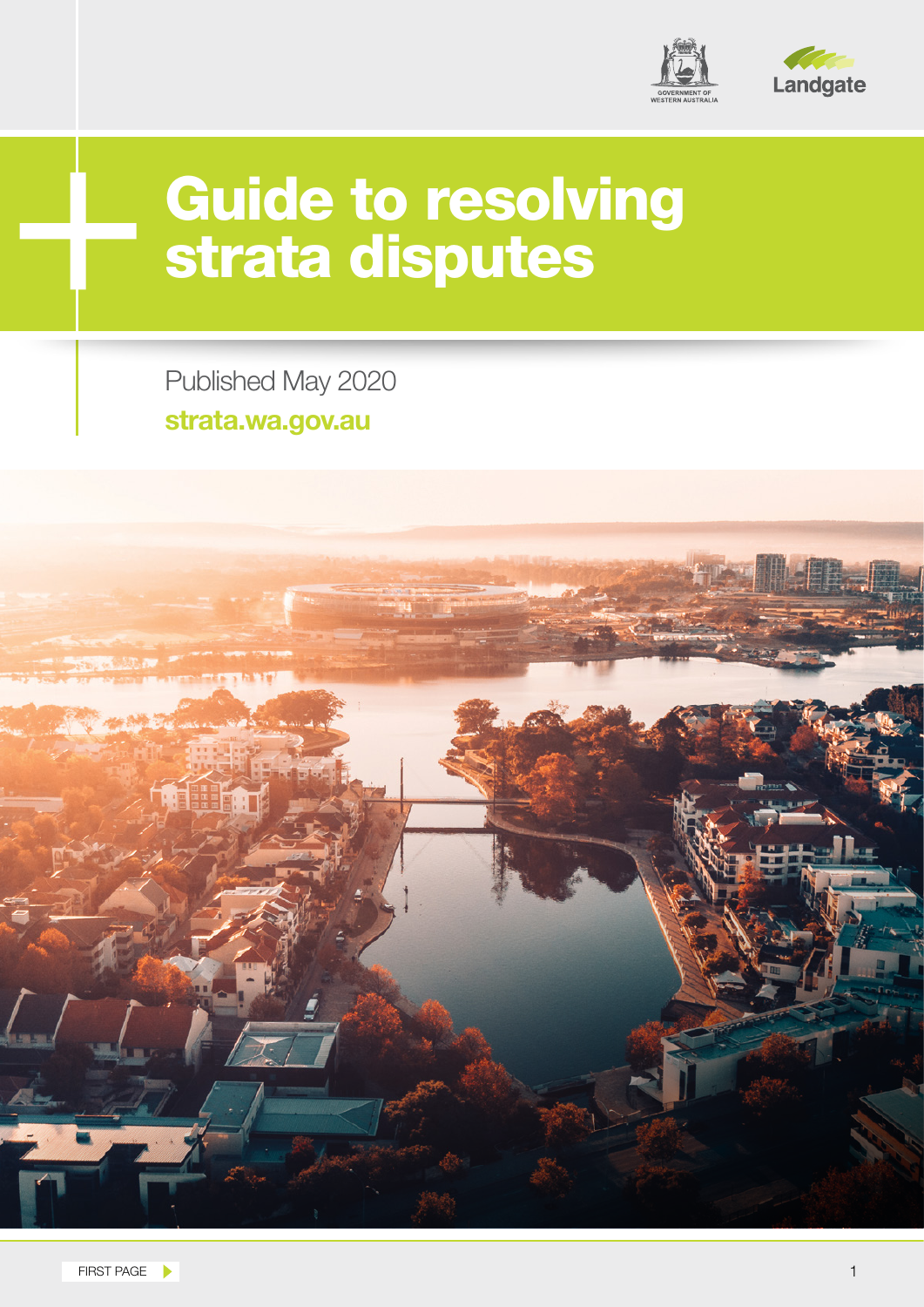

## **Practical guide to resolving strata disputes**

The State Administrative Tribunal (SAT) is the one-stop-shop for strata disputes in Western Australia, with an exception being the recovery of unpaid levies which are dealt with through the court system. While the SAT has the statutory powers to efficiently resolve strata disputes, parties are encouraged to attempt to resolve the dispute between themselves in the first instance.

This guide provides you with a step-by-step process to help you navigate through common strata issues, and attempt to reach a resolution before having to progress the matter to the SAT. The below process is particularly useful for attempting to resolve disputes that may arise between different owners or occupiers within a scheme.

### **Steps to help you resolve a strata dispute**

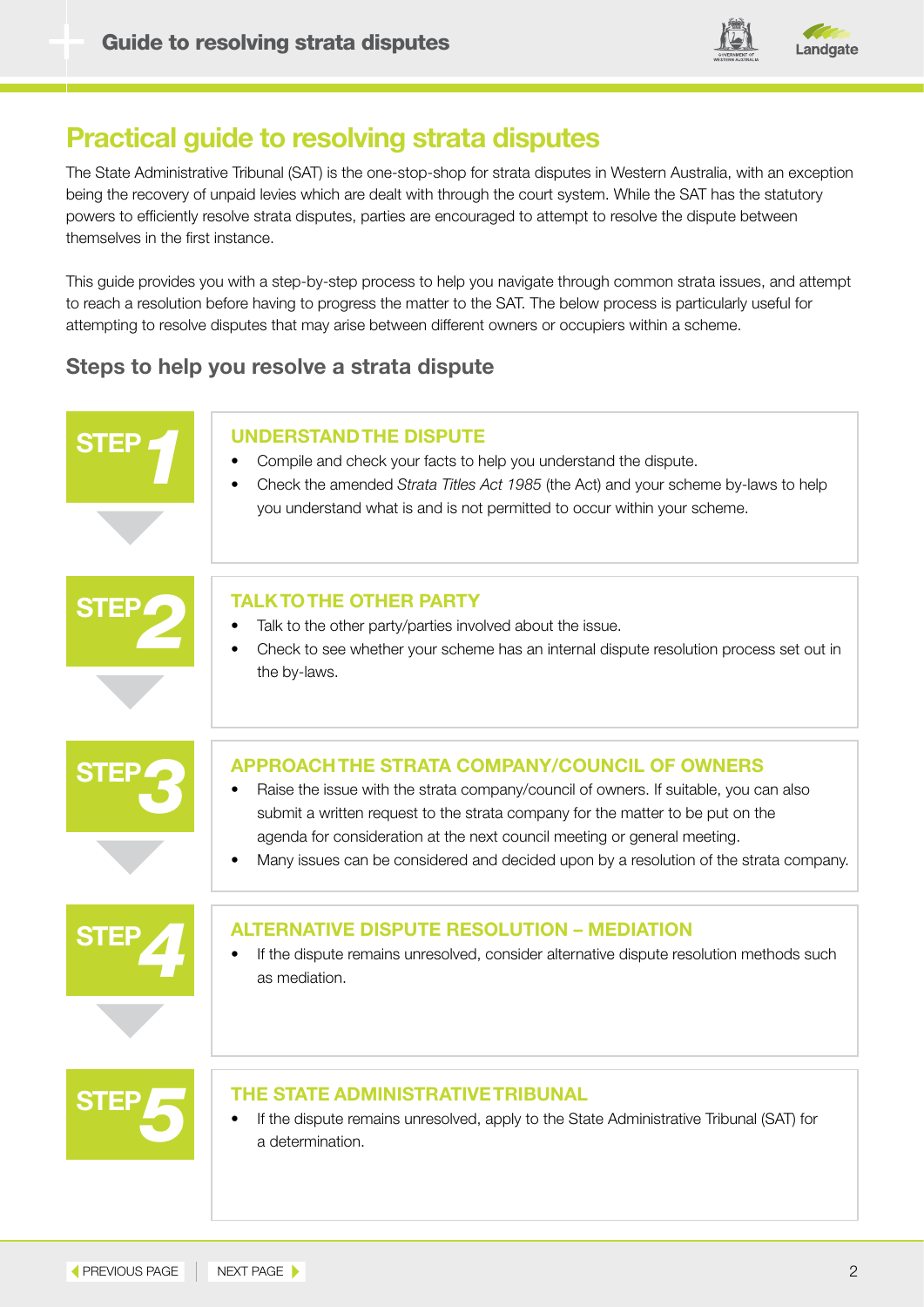

### **STEP** *1* **Understand the dispute**

It is important that you first understand the nature of your dispute before approaching the other party involved or the strata company.

To help you check your facts and consider exactly how the dispute arose, it is recommended that you:

Ask yourself, "how did the dispute arise?"

- Write a list of the events leading up to the dispute and highlight the key points, including details of the issues you would like to be resolved.
- Check the Act and your scheme's by-laws to clearly understand what they say about the matter in dispute.

If you do not have a copy of the by-laws for your strata scheme, you should request a copy from your strata company in the first instance. Alternatively, you can get a copy of the by-laws for your strata scheme on application to Landgate.

**Landgate's contact details are set out below:** Tel: +61 (0)8 9273 7373 Regional Australia: 1300 365 288 Email: **[customerservice@landgate.wa.gov.au](mailto:customerservice%40landgate.wa.gov.au%20?subject=)**  Website: **[www.landgate.wa.gov.au](http://www.landgate.wa.gov.au)**



## **STEP** *2* **Talk to the other party involved**

Many strata disputes arise due to misunderstandings. By talking to the other party involved, it may help to clarify the issue and resolve the dispute before it needs to be progressed further. If you don't feel comfortable directly approaching the other party, consider bringing a support person with you such as a family member or friend, or expressing your concerns in writing.

**Some points to remember when dealing with the other party include:** 

- Remain calm, polite and professional in your spoken or written communications. Avoid using abusive or emotional language, or laying blame.
- Carefully plan out what you are going to say so that you can present your concerns as clearly as possible.
- Try to remain objective and understand the other party's position.

Many strata schemes will also have their own internal processes for resolving disputes that occur between lot owners and residents, the strata company, the council of owners, the strata manager and/or third parties. Internal processes for resolving disputes within your scheme may be set out in your scheme's by-laws or other rules the strata company has made.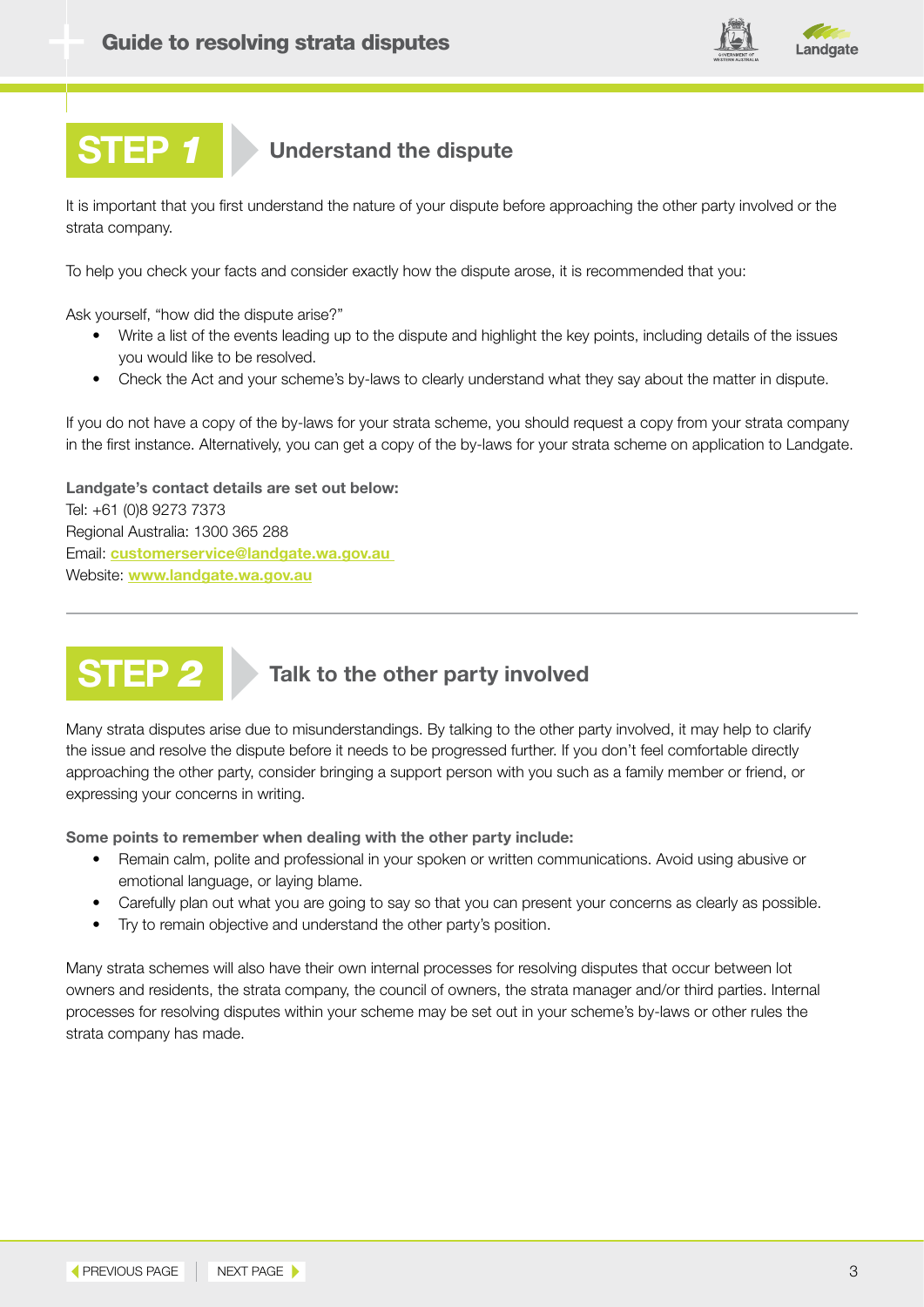

## **STEP** *3* **Approach the strata company/council of owners**

Many issues can be considered and decided upon by a resolution of the strata company.

It is recommended that you raise your issue with the strata company/council of owners. You can submit a written request to any member of the council, for the matter to be listed on the agenda for consideration at the next council meeting or general meeting of the strata company.

The strata company and council of owners have a duty to act in the best interests of the lot owners. Additionally, the Act requires a strata company to have the objective of achieving outcomes that are not:

- Unfairly prejudicial to or discriminatory against an owner or occupier; or
- Oppressive or unreasonable.



### **STEP** *4* **Consider alternative dispute resolution methods**

If you have not been able to resolve the issue by talking to the other party involved, or through raising the issue with the strata company/council of owners, mediation is commonly considered to be a useful method to resolve strata disputes.

Mediation is an informal negotiation process whereby an unbiased and independent third party (the mediator) assists those involved in the dispute to achieve their own settlement.

If you need assistance with accessing a mediation service in WA, the Citizens Advice Bureau of WA may be able to provide information. Their contact details are:

**Tel: +61 (0)8 9221 5711 | Website: [cabwa.com.au](http://cabwa.com.au)**



Where attempts to resolve the dispute informally have been unsuccessful, a formal process for dispute resolution is available via the SAT.

SAT is an independent body that makes and reviews a range of administrative decisions. SAT's approach is informal, flexible and transparent. It is not a court, and strict rules of evidence do not apply to proceedings.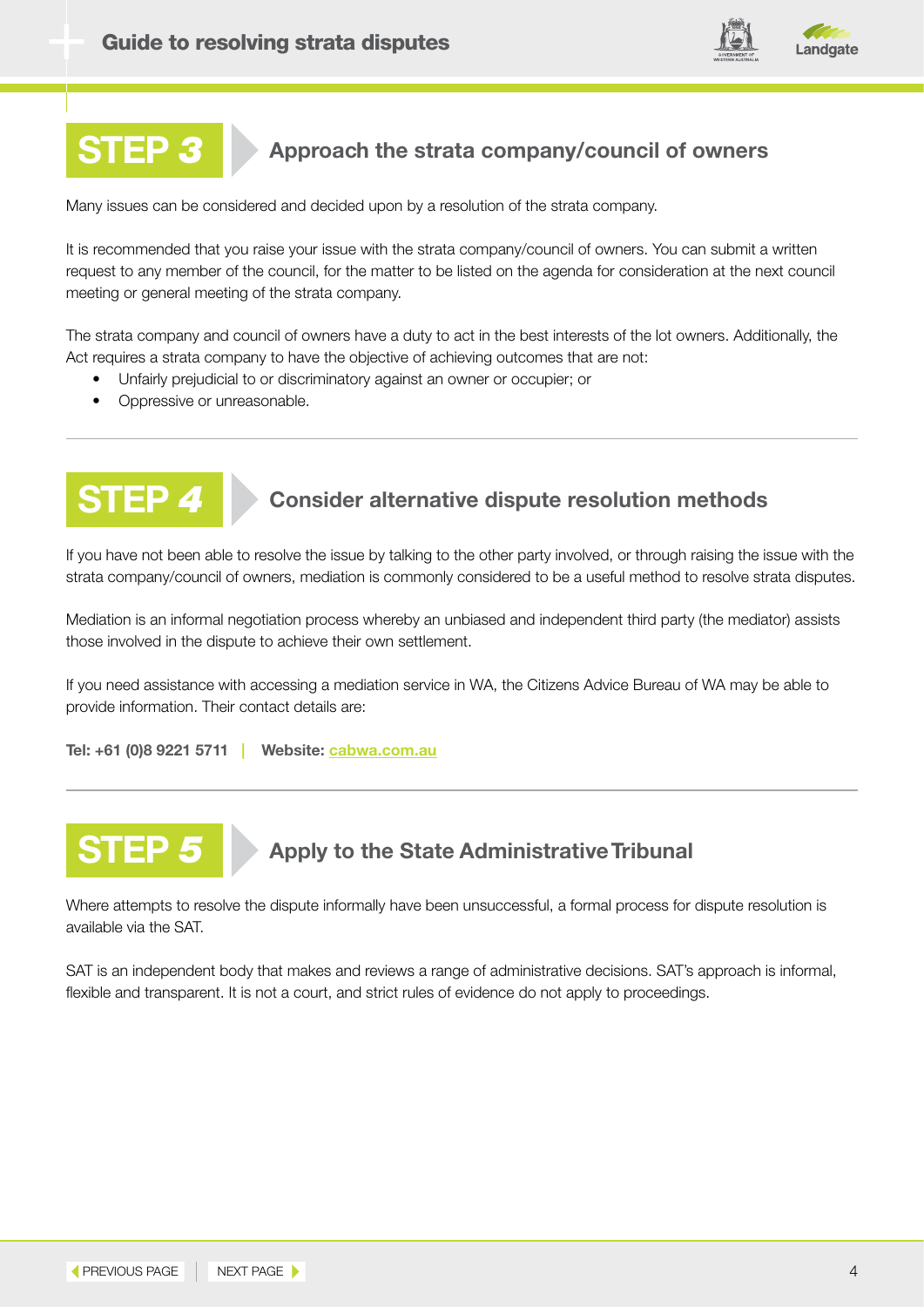

#### **SAT has the statutory powers to efficiently resolve strata disputes between:**

- a strata company
- a lot owner
- an occupier of a lot in the scheme
- an owner of a leasehold scheme
- an administrator of a strata company
- the mortgagee of a lot
- a member of the strata council
- an officer of the strata company.

#### **Strata disputes may relate to:**

- the owner of sustainability or utility infrastructure that has been installed on the common property (through a contract with the strata company) and the strata company, about the matter connected with a common property (utility and sustainability infrastructure) easement
- the scheme developer and a strata company about matters involving the first AGM, key documents of the scheme, disclosure of remuneration and other benefits
- the strata company and a designated person about the giving of contact information, inspection of material and the giving of certificates
- a strata manager, or former strata manager, and the strata company about matters involving the authorised functions of a strata manager or the strata management contract
- a buyer or prospective buyer of a lot in a scheme and the seller of a lot about the giving of information to the buyer before or after the contract, the exercise of avoidance rights under the Act and other matters covered in the 'Protection of buyers' part of the Act
- an occupier of a lot in the scheme and the owner of the lot or the proponent about a proposal to terminate a strata titles scheme.

#### **How to apply to SAT**

Applications can be made to SAT by visiting their website: www.sat.justice.wa.gov.au.

Keep in mind that depending on the type of application you are making, there may be a time limit for applying to SAT. Check the Act to see if there is a time limit for your dispute. Other information can be found on the on the SAT website.

#### **SAT's procedures**

Once SAT accepts your application, you will be required to give a copy of the application and all the documents which you submit with it to each respondent named in your application.

The next step is usually a directions hearing to decide how to move forward.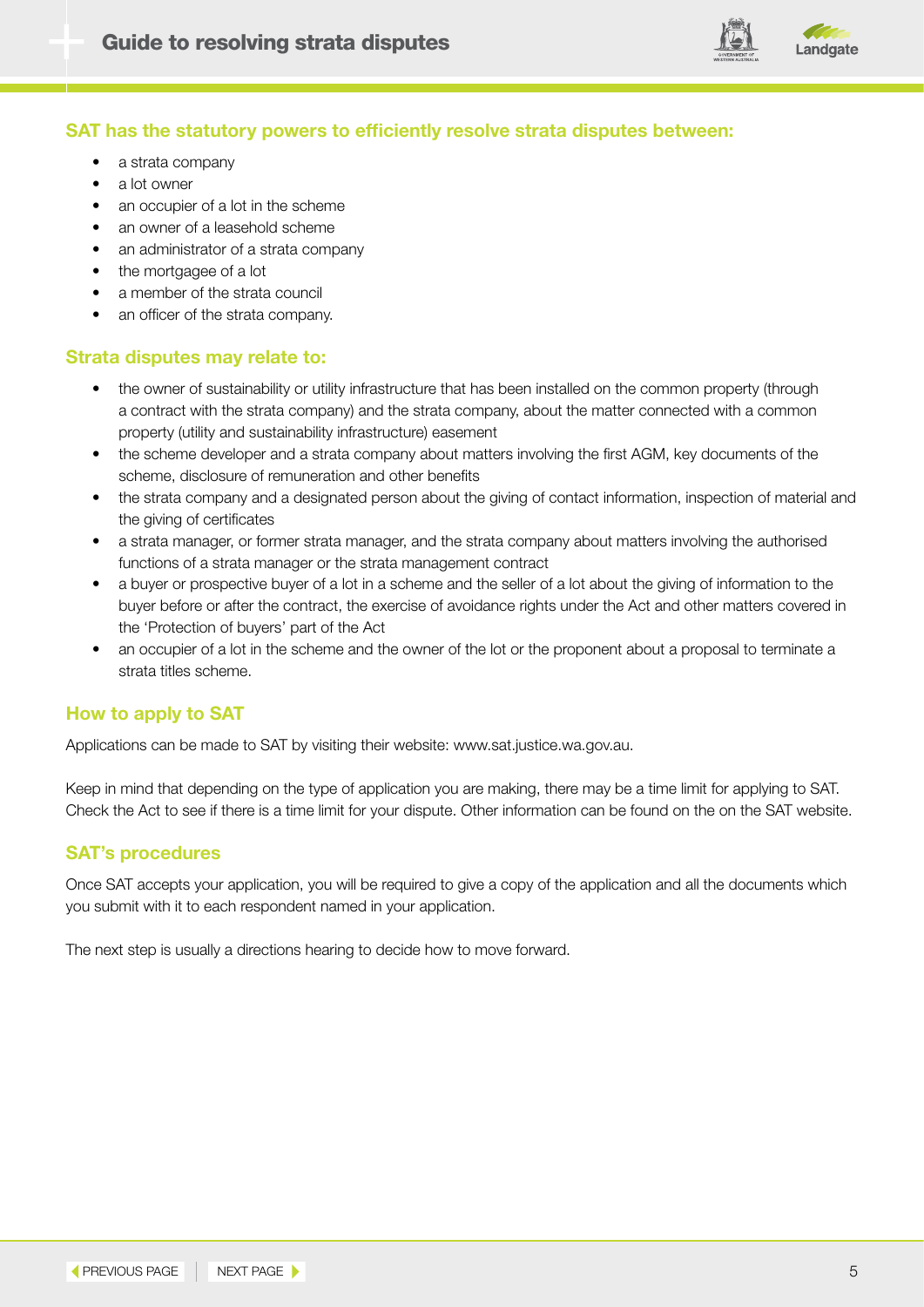

### **Common strata disputes**

The below table sets out some common issues experienced within strata schemes and practical steps to help you reach a resolution.

Disclaimer: *The below table serves as a guide only and does not constitute legal advice.* 

| <b>Common issues</b>                                                                |    | Steps to resolve the issue                                                                                                                                                                                                                                                                                                                                                                  |
|-------------------------------------------------------------------------------------|----|---------------------------------------------------------------------------------------------------------------------------------------------------------------------------------------------------------------------------------------------------------------------------------------------------------------------------------------------------------------------------------------------|
| Breach of by-laws.<br>For example, unauthorised<br>parking, excess noise, nuisance. | 1. | <b>Understand the issue:</b> check the Act and your scheme's<br>by-laws to ensure that there is a by-law which prohibits the<br>resident from undertaking the particular action - for example,<br>if the resident is parking on common property, is there a by-<br>law which prohibits this from occurring?                                                                                 |
|                                                                                     | 2. | Talk about the issue: raise the issue with the person who is<br>responsible for the breach and/or advise the strata company/<br>council of owners. The strata company can give a written<br>notice to a person alleged to have contravened the scheme<br>by-laws.                                                                                                                           |
|                                                                                     | 3. | Apply to SAT: if the conduct continues, the strata company<br>can make an application to SAT for an order to enforce a by-<br>law, including an order to pay a penalty.                                                                                                                                                                                                                     |
| Damage to a lot has occurred.<br>For example, by water.                             | 1. | <b>Understand the issue:</b> check and compile your facts<br>on how the water damage occurred and the extent of the<br>damage - i.e. does the water damage only affect your lot,<br>another owner's lot or common property? This is important<br>to determine whether you are personally responsible to repair<br>the damage, or whether it is the responsibility of the strata<br>company. |
|                                                                                     | 2. | Talk about this issue: raise the issue with the strata<br>company/council of owners, or the strata manager. Check to<br>see if your scheme has an internal dispute resolution process<br>set out in the by-laws.                                                                                                                                                                            |
|                                                                                     | 3. | Approach the strata council: raise the matter with the<br>strata council. It may be appropriate for the issue to be<br>included on the agenda of the next council meeting or general<br>meeting of the strata company for consideration. The request<br>must be in writing.                                                                                                                 |
|                                                                                     | 4. | <b>Mediation:</b> if the issue is not resolved by resolution of the<br>strata company, consider using mediation to reach an agreed<br>outcome.                                                                                                                                                                                                                                              |
|                                                                                     | 5. | Apply to SAT: if the issue remains unresolved, apply to SAT<br>for a determination.                                                                                                                                                                                                                                                                                                         |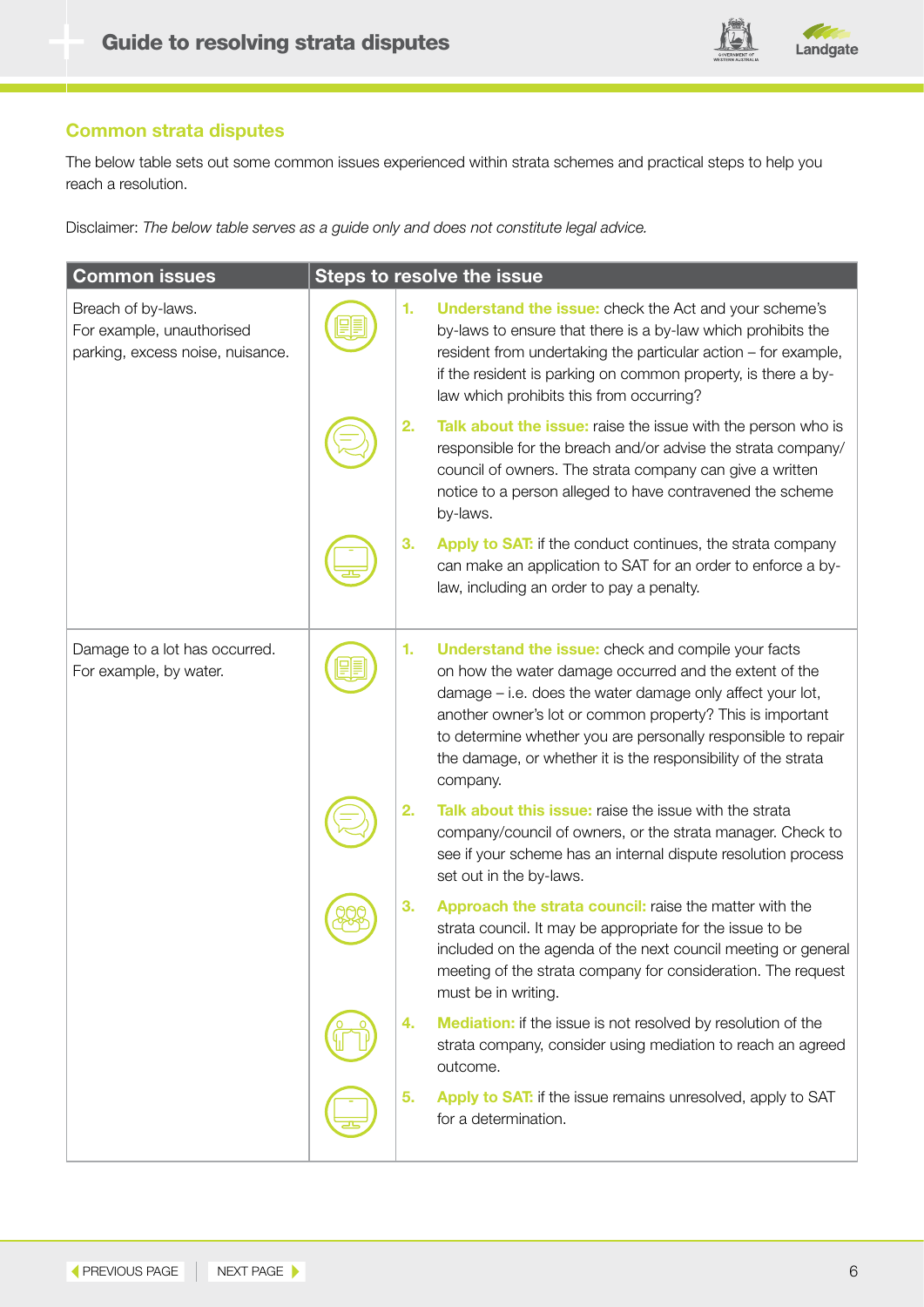

| <b>Common issues</b>                           |    | <b>Steps to resolve the issue</b>                                                                                                                                                                                                                                                                                                    |
|------------------------------------------------|----|--------------------------------------------------------------------------------------------------------------------------------------------------------------------------------------------------------------------------------------------------------------------------------------------------------------------------------------|
| The common property requires<br>repair.        | 1. | <b>Understand the issue:</b> check and compile your facts on the<br>common property that requires repair - i.e. what is the extent<br>of the damage/what needs repairing?                                                                                                                                                            |
|                                                | 2. | Talk about the issue: raise the issue with the strata<br>company/council of owners, or the strata manager. Check to<br>see if your scheme has an internal dispute resolution process<br>set out in the by-laws or rules (if any).                                                                                                    |
|                                                | З. | Approach the strata council: raise the matter with the<br>strata council. It may be appropriate for the issue to be<br>included on the agenda of the next council meeting or general<br>meeting of the strata company for consideration. The request<br>must be in writing.                                                          |
|                                                | 4. | <b>Mediation:</b> if the issue is not resolved by resolution of the<br>strata company, consider using mediation to reach an agreed<br>outcome.                                                                                                                                                                                       |
|                                                | 5. | Apply to SAT: if the issue remains unresolved, apply to SAT<br>for a determination.                                                                                                                                                                                                                                                  |
| Obtaining exclusive use of<br>common property. | 1. | <b>Understand the issue:</b> check the Act and your scheme's<br>by-laws to determine whether there are any by-laws which<br>prohibit exclusive use of common property being requested.                                                                                                                                               |
|                                                | 2. | Talk about the issue: raise your request with the strata<br>company/council of owners.                                                                                                                                                                                                                                               |
|                                                | 3. | Apply in writing to the strata company to create an<br>exclusive use by-law: Exclusive use by-laws are governance<br>by-laws which require a resolution of the strata company to<br>be passed. In schemes of two lots, a unanimous resolution<br>is required, and in all other schemes, a resolution without<br>dissent is required. |
|                                                | 4. | <b>Mediation:</b> if you do not obtain the required resolution of the<br>strata company to pass the exclusive use by-law, and wish<br>to progress the denied request, consider using mediation to<br>reach an agreed outcome.                                                                                                        |
|                                                | 5. | Apply to SAT: if the issue remains unresolved, apply to SAT<br>for a determination. SAT is empowered to resolve disputes<br>regarding a resolution or decision of the strata company/<br>council of owners, including its validity.                                                                                                  |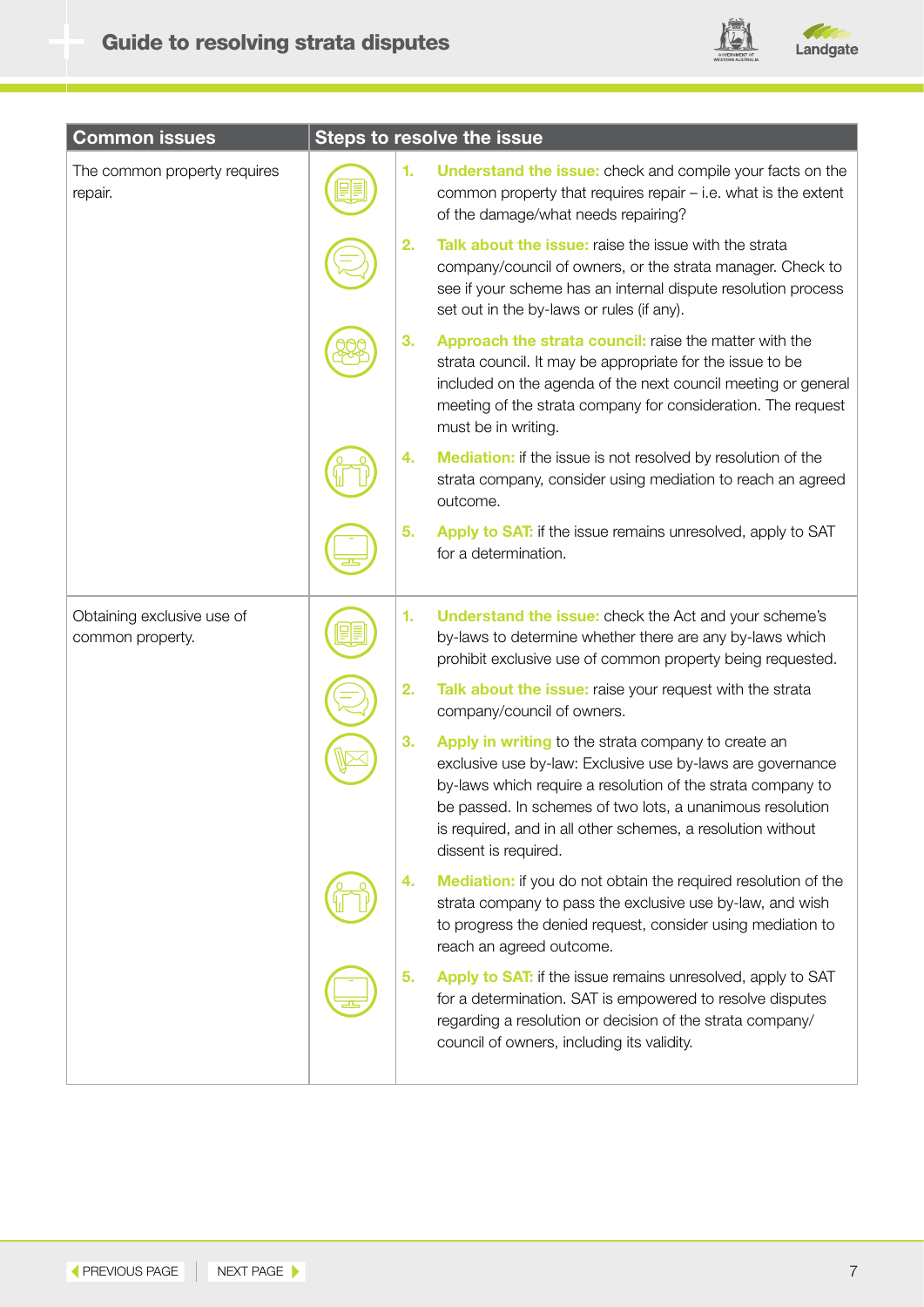

| <b>Common issues</b>                                                            |    | <b>Steps to resolve the issue</b>                                                                                                                                                                                                                                                                                                                                                                                          |
|---------------------------------------------------------------------------------|----|----------------------------------------------------------------------------------------------------------------------------------------------------------------------------------------------------------------------------------------------------------------------------------------------------------------------------------------------------------------------------------------------------------------------------|
| Disagreeing with a decision made<br>by the strata company/council of<br>owners. | 1. | <b>Understand the issue:</b> check and compile your facts $-$ i.e.<br>what was decided by the strata company/council of owners<br>and what are your concerns with this decision. Check the<br>Act to understand what duties the strata company/council<br>has to fulfil.                                                                                                                                                   |
|                                                                                 | 2. | Talk about the issue: raise the issue with the strata<br>company/council of owners, or the strata manager. Check to<br>see if your scheme has an internal dispute resolution process<br>set out in the by-laws or rules (if any).                                                                                                                                                                                          |
|                                                                                 | 3. | Approach the strata council: raise the matter with the<br>strata council. It may be appropriate for the issue to be<br>included on the agenda of the next council meeting or general<br>meeting of the strata company for consideration. The request<br>must be in writing.                                                                                                                                                |
|                                                                                 | 4. | <b>Mediation:</b> if the issue is not resolved by resolution of the<br>strata company, consider using mediation to reach an agreed<br>outcome.                                                                                                                                                                                                                                                                             |
|                                                                                 | 5. | Apply to SAT: if the issue remains unresolved, apply to SAT<br>for a determination. SAT is empowered to resolve disputes<br>regarding a resolution or decision of the strata company/<br>council of owners, including its validity.                                                                                                                                                                                        |
| Dissatisfied with strata manager.                                               | 1. | <b>Understand the issue:</b> check and compile your facts to<br>understand what the strata manager has or hasn't done, and<br>compare it with the Act to understand the duties of strata<br>managers. Understand that the strata manager is engaged by<br>the strata company, so ultimately it is the strata company that<br>must decide if any action is to be taken.                                                     |
|                                                                                 | 2. | <b>Talk about the issue:</b> Raise the issue with the strata<br>company or the council of owners, explaining your reasons for<br>being concerned.                                                                                                                                                                                                                                                                          |
|                                                                                 | 3. | <b>Next steps:</b> Under some circumstances it is possible for the<br>strata company to terminate the strata management contract<br>- for example, if the strata manager has been dishonest or not<br>followed the Act. Refer to the Act to see the full process for<br>terminating the contract. Note that the strata manager has the<br>right to apply to SAT for a review of the decision to terminate<br>the contract. |